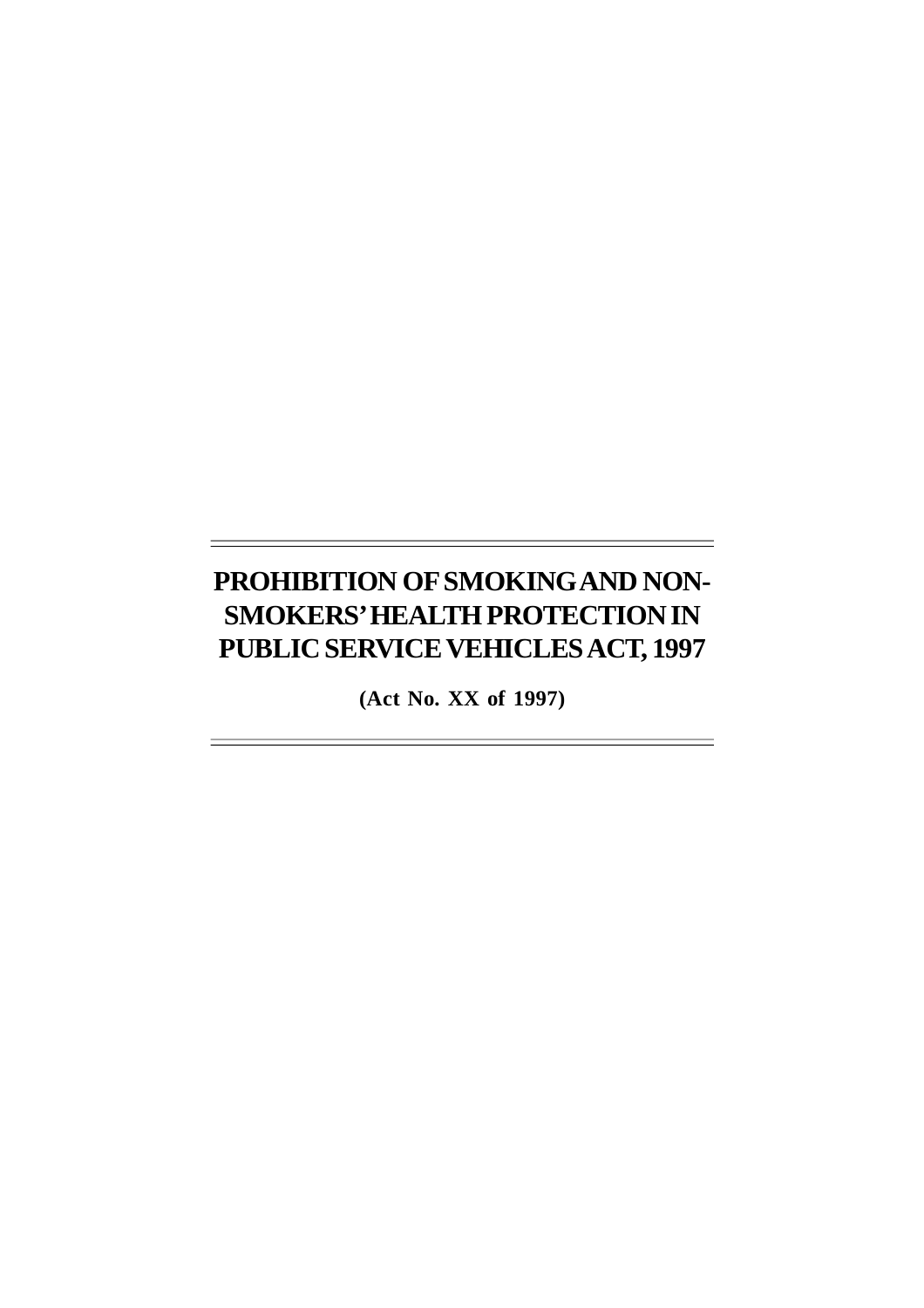# **THE JAMMU AND KASHMIR PROHIBITION OF SMOKING AND NON-SMOKERS' HEALTH PROTECTION IN PUBLIC SERVICE VEHICLES ACT, 1997**

### **(Act No. XX of 1997)**

#### **CONTENTS**

–––––––

## **SECTION. SECTION.**

- 1. Short title, extent and commencement.
- 2. Definitions.
- 3. Power of Government to authorise officers to act under this Act.
- 4. Prohibition of smoking in public service vehicles.
- 5. Prohibition of advertisement of cigarettes etc.
- 6. Penalties.
- 7. Ejection of violators of this Act from the public service vehicle.
- 8. Court competent to try offences under this Act and take cognizance of offences.
- 9. Certain offences to be cognizable and bailable.
- 10. Offences under the Act to be tried summarily.
- 11. Power to delegate.
- 12. Composition of offences.
- 13. Power to make rules.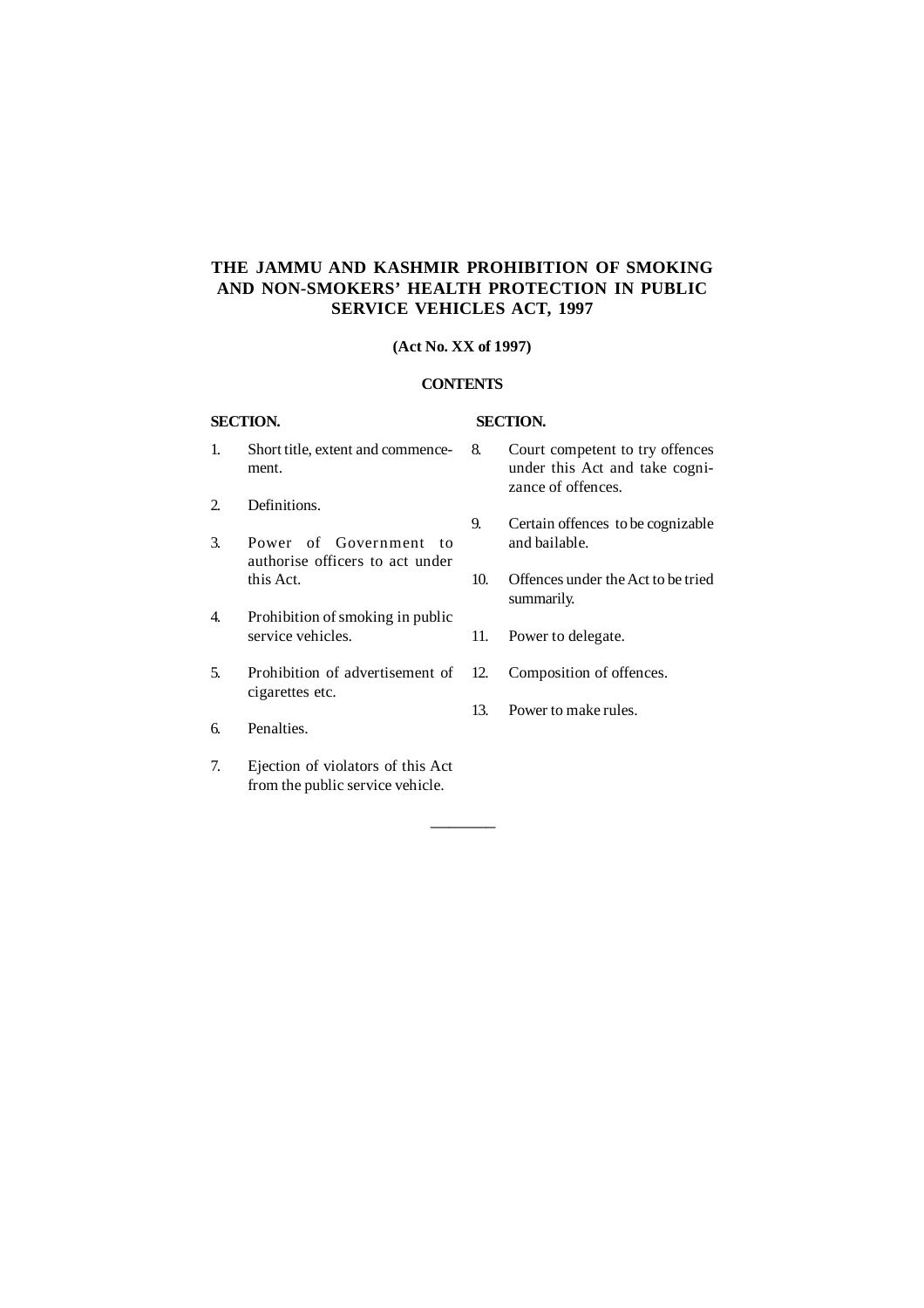#### PROHIBITION OF SMOKING AND NON-SMOKERS' HEALTH 5 PROTECTION IN PUBLIC VEHICLES ACT, 1997

# **THE JAMMU AND KASHMIR PROHIBITION OF SMOKING AND NON-SMOKERS' HEALTH PROTECTION IN PUBLIC SERVICE VEHICLES ACT, 1997**

### **(Act No. XX of 1997)**

*[Received the assent of the Governor on 30th May, 1997 and published in the Government Gazette dated 2nd June, 1997].*

An Act to provide for prohibition of smoking in public service vehicles in the State and to make provisions for other matters connected therewith or incidental thereto.

Be it enacted by the Jammu and Kashmir State Legislature in the Fortyeighth Year of the Republic of India as follows :––

1. *Short title, extent and commencement. ––*(1) This Act may be called the Jammu and Kashmir Prohibition of Smoking and Non-Smokers' Health Protection in Public Service Vehicles Act, 1997.

(2) It extends to the whole of the State of Jammu and Kashmir.

(3) It shall come into force at once.

2. *Definitions.––* In this Act, unless the context otherwise requires,––

- (a) "advertisement" means and includes a notice, circular, pamphlet display in public service vehicles by visible representation made by means of any light, sound, gas, smoke or any other means which has, directly or indirectly, the effect of promoting smoking and the expression "advertise" shall be construed accordingly ;
- (b) "Authorised officer" means an officer authorised under section 4 ;
- (c) "Government" means the Government of Jammu and Kashmir ;
- (d) "Public service vehicle" means a vehicle as defined under clause (25) of section 2 of the Motor Vehicles Act, 1988 (81 of 1988) ;
- (e) "Smoking" means smoking of tobacco in any form, whether in the form of cigarettes, cigars, beedis or otherwise or with the aid of pipe, wrapper or any other instrument.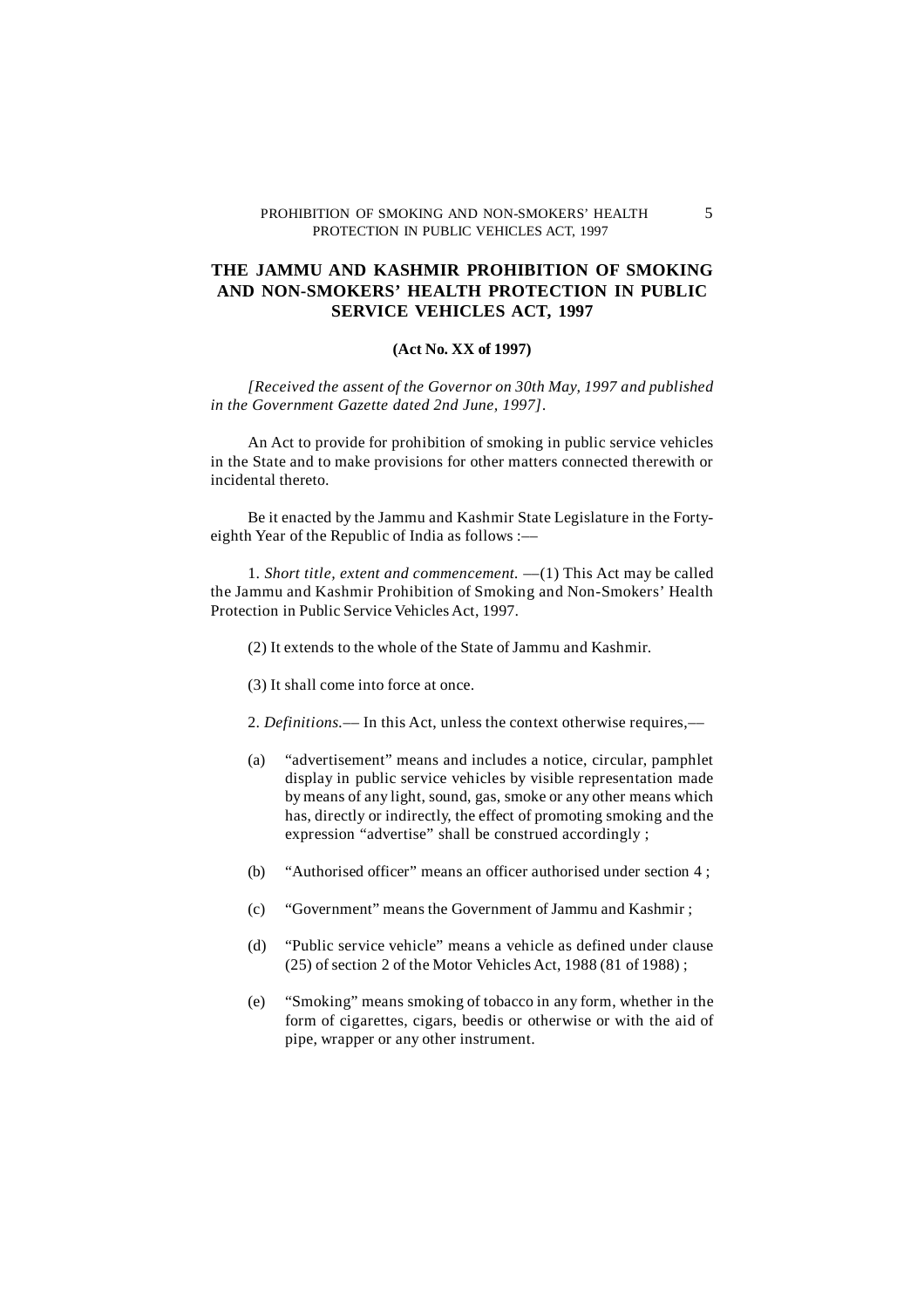#### 6 PROHIBITION OF SMOKING AND NON-SMOKERS' HEALTH PROTECTION IN PUBLIC SERVICE VEHICLES ACT, 1997

3. *Power of Government to authorise officers to act under this Act. ––* (1) The Government may, by notification in the Government Gazette, authorise one or more officers, who shall be competent to act under this Act.

(2) Every officer authorised under sub-section (1) shall be deemed to be a public servant within the meaning of section 21 of the State Ranbir Penal Code, Samvat 1989.

4. *Prohibition of smoking in public service vehicles.––* Without prejudice to the provisions of the Motor Vehicles Act, 1988 (81 of 1988) no person shall smoke in public service vehicle.

5. *Prohibition of advertisement of cigarettes etc.––* Notwithstanding anything contained in any other law for the time being in force, no person shall advertise in any public service vehicle which may promote, directly or indirectly, smoking, or the sale of cigarettes and beedies etc.

- 6. *Penalties.––* Any person, who contravenes the provisions of,––
- (i) section 4, shall be punishable with fine which may extend to one hundred rupees and in case of second or subsequent offence, shall be punishable with a minimum fine of two hundred rupees, but which may extend to five hundred rupees ;
- (ii) section 5, shall be punishable with fine which may extend to five hundred rupees and in case of second or subsequent offence, shall be punishable with a minimum fine of five hundred rupees but which may extend to one thousand rupees.

7. *Ejection of violators of this Act from the public service vehicle.––* Any authorised officer or any Police Officer not below the rank of Sub-Inspector of Police of Traffic Department may eject any person from public service vehicle who contravenes the provisions of this Act.

8. *Court competent to try offences under this Act and take cognizance of offences. ––*(1) No court other than the Court of Judicial Magistrate, 1st Class shall take cognizance of, and try any offence under this Act.

(2) No court shall take cognizance of any office under this Act except on a complaint in writing of an authorised officer with respect to offence under section 4 and on a report in writing of a Police Officer, not below the rank of Assistant Sub-Inspector, with respect to the offence under section 5.